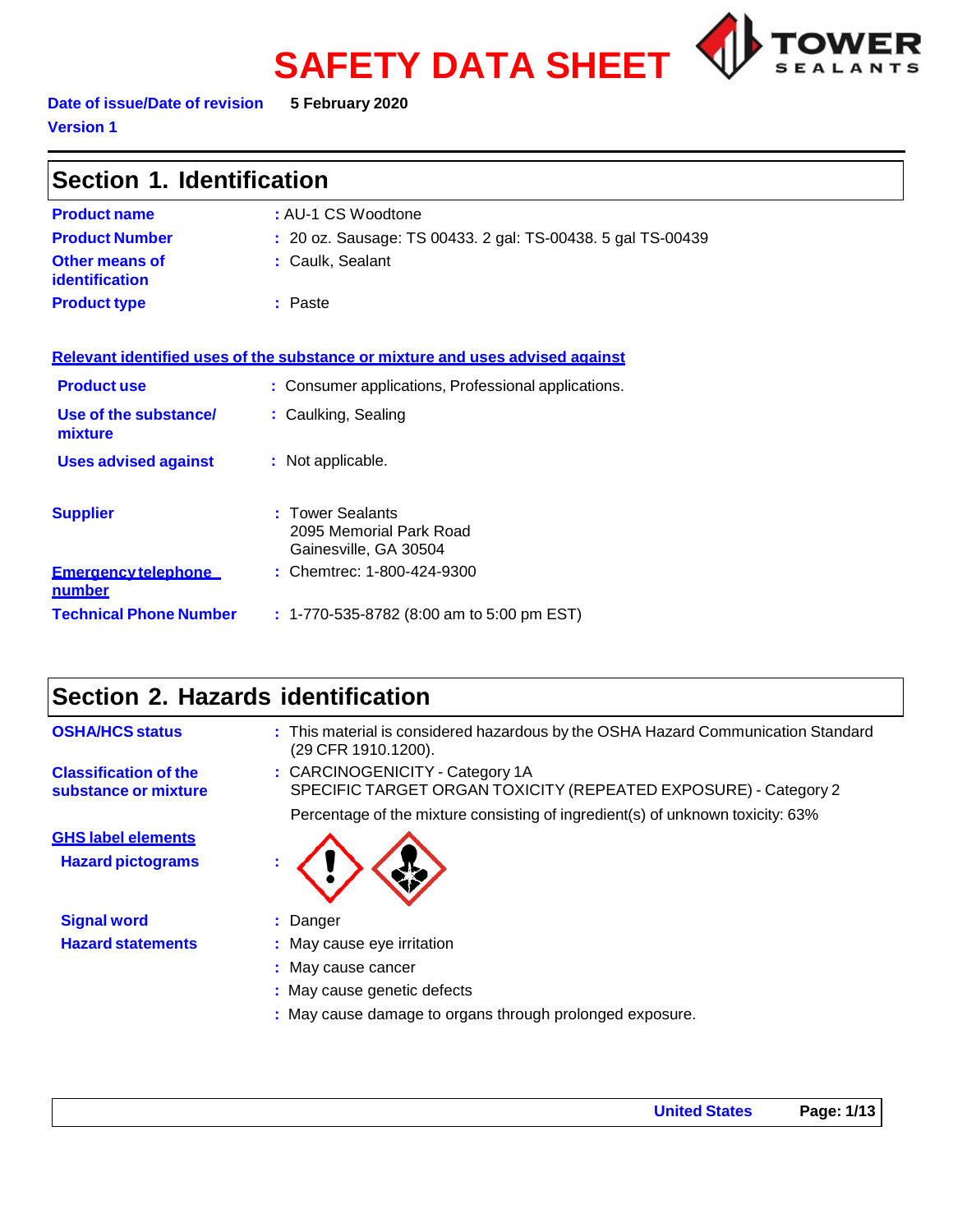### **Section 2. Hazards identification**

#### **Precautionary statements General :** Read label before use. Keep out of reach of children. If medical advice is needed, have product container or label at hand. **Prevention 1. Prevention 1. All instructions before use.** Do not handle until all safety precautions have been read and understood. Use personal protective equipment as required. Do not breathe vapor. **Response 1993 : Get medical attention if you feel unwell. IF exposed or concerned: Get medical** attention. **Storage 19.1 Store locked up. Disposal 19.1 : C** Dispose of contents and container in accordance with all local, regional, national and international regulations. **Supplemental label elements :** Sanding and grinding dusts may be harmful if inhaled. This product contains Crystalline Silica which can cause lung cancer or silicosis. The risk of cancer depends on the

#### **Hazards not otherwise** duration and level of exposure to dust from sanding surfaces or mist from spray applications. Since this product is not meant to be sanded or sprayed, risk of exposure is considered low. Avoid contact with skin and clothing. Wash thoroughly after handling. Emits toxic fumes when heated. **:** Prolonged or repeated contact may dry skin and cause irritation.

### **Section 3. Composition/information on ingredients**

| Substance/mixture   | : Mixture          |
|---------------------|--------------------|
| <b>Product name</b> | : AU-1 CS Woodtone |

| Ingredient name                                     | $\frac{9}{6}$ | <b>CAS number</b> |
|-----------------------------------------------------|---------------|-------------------|
| l Limestone                                         | $10 - 30$     | 1317-65-3         |
| White mineral oil (petroleum)                       | $11 - 5$      | 8042-47-5         |
| <b>Ethylene Glycol</b>                              | $0.5 - 1.5$   | 107-21-1          |
| Titanium Dioxide                                    | $ 0.5 - 1.5 $ | 13463-67-7        |
| Crystalline Silica, respirable powder (<10 microns) | $0.1 - 1$     | 14808-60-7        |

SUB codes represent substances without registered CAS Numbers.

Any concentration shown as a range is to protect confidentiality or is due to batch variation.

There are no additional ingredients present which, within the current knowledge of the supplier and in the **concentrations applicable, are classified as hazardous to health or the environment and hence require reporting in this section.**

**Occupational exposure limits, if available, are listed in Section 8.**

### **Section 4. First aid measures**

If ingestion, irritation, any type of overexposure or symptoms of overexposure occur during or persists after use of this product, contact a POISON CONTROL CENTER, EMERGENCY ROOM OR PHYSICIAN immediately; have Safety Data Sheet information available. Never give anything by mouth to an unconscious or convulsing person. **Description of necessary first aid measures**

**classified**

**Eye contact :** Check for and remove any contact lenses. Immediately flush eyes with running water for at least 15 minutes, keeping eyelids open. Seek immediate medical attention.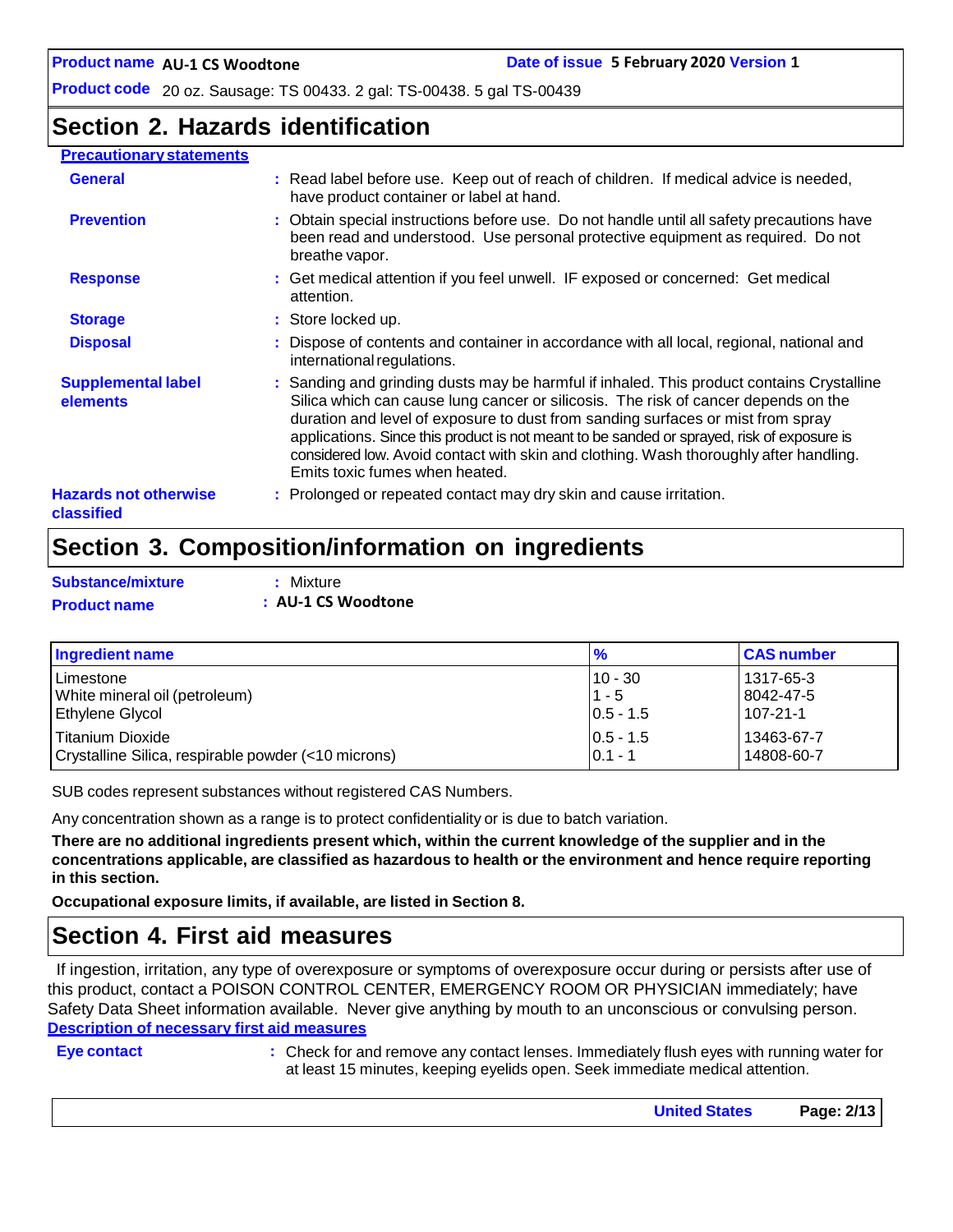## **Section 4. First aid measures**

| <b>Inhalation</b>   | : Remove to fresh air. Keep person warm and at rest. If not breathing, if breathing is<br>irregular or if respiratory arrest occurs, provide artificial respiration or oxygen by trained<br>personnel. |
|---------------------|--------------------------------------------------------------------------------------------------------------------------------------------------------------------------------------------------------|
| <b>Skin contact</b> | : Remove contaminated clothing and shoes. Wash skin thoroughly with soap and water<br>or use recognized skin cleanser. Do NOT use solvents or thinners.                                                |
| <b>Ingestion</b>    | : If swallowed, seek medical advice immediately and show this container or label. Keep<br>person warm and at rest. Do NOT induce vomiting.                                                             |

|                                       | Most important symptoms/effects, acute and delayed                                                                        |
|---------------------------------------|---------------------------------------------------------------------------------------------------------------------------|
| <b>Potential acute health effects</b> |                                                                                                                           |
| Eye contact                           | : Direct contact may cause slight to moderate irritation.                                                                 |
| <b>Inhalation</b>                     | $\therefore$ May cause slight irritation to respiratory passages $-$ headache $-$ dizziness.                              |
| <b>Skin contact</b>                   | : May cause allergic skin reactions and / or central nervous system depression. May cause<br>skin dryness and irritation. |
| <b>Ingestion</b>                      | : Low ingestion hazard in normal use.                                                                                     |

| Over-exposure signs/symptoms |                                                                                    |
|------------------------------|------------------------------------------------------------------------------------|
| Eye contact                  | : No specific data.                                                                |
| <b>Inhalation</b>            | : No specific data.                                                                |
| <b>Skin contact</b>          | : Adverse symptoms may include the following:<br>irritation<br>dryness<br>cracking |
| <b>Ingestion</b>             | : No specific data.                                                                |

|                                   | Indication of immediate medical attention and special treatment needed, if necessary                                                                                                                                                                                                                                                                                                                            |
|-----------------------------------|-----------------------------------------------------------------------------------------------------------------------------------------------------------------------------------------------------------------------------------------------------------------------------------------------------------------------------------------------------------------------------------------------------------------|
| <b>Notes to physician</b>         | : Treat symptomatically. Contact poison treatment specialist immediately if large<br>quantities have been ingested or inhaled.                                                                                                                                                                                                                                                                                  |
| <b>Specific treatments</b>        | : No specific treatment.                                                                                                                                                                                                                                                                                                                                                                                        |
| <b>Protection of first-aiders</b> | : No action shall be taken involving any personal risk or without suitable training. If it is<br>suspected that fumes are still present, the rescuer should wear an appropriate mask or<br>self-contained breathing apparatus. It may be dangerous to the person providing aid to<br>give mouth-to-mouth resuscitation. Wash contaminated clothing thoroughly with water<br>before removing it, or wear gloves. |

**See toxicological information (Section 11)**

# **Section 5. Fire-fighting measures**

| Extinguishing media                    |                                                                 |
|----------------------------------------|-----------------------------------------------------------------|
| <b>Suitable extinguishing</b><br>media | : Use an extinguishing agent suitable for the surrounding fire. |
| Unsuitable extinguishing<br>media      | : None known.                                                   |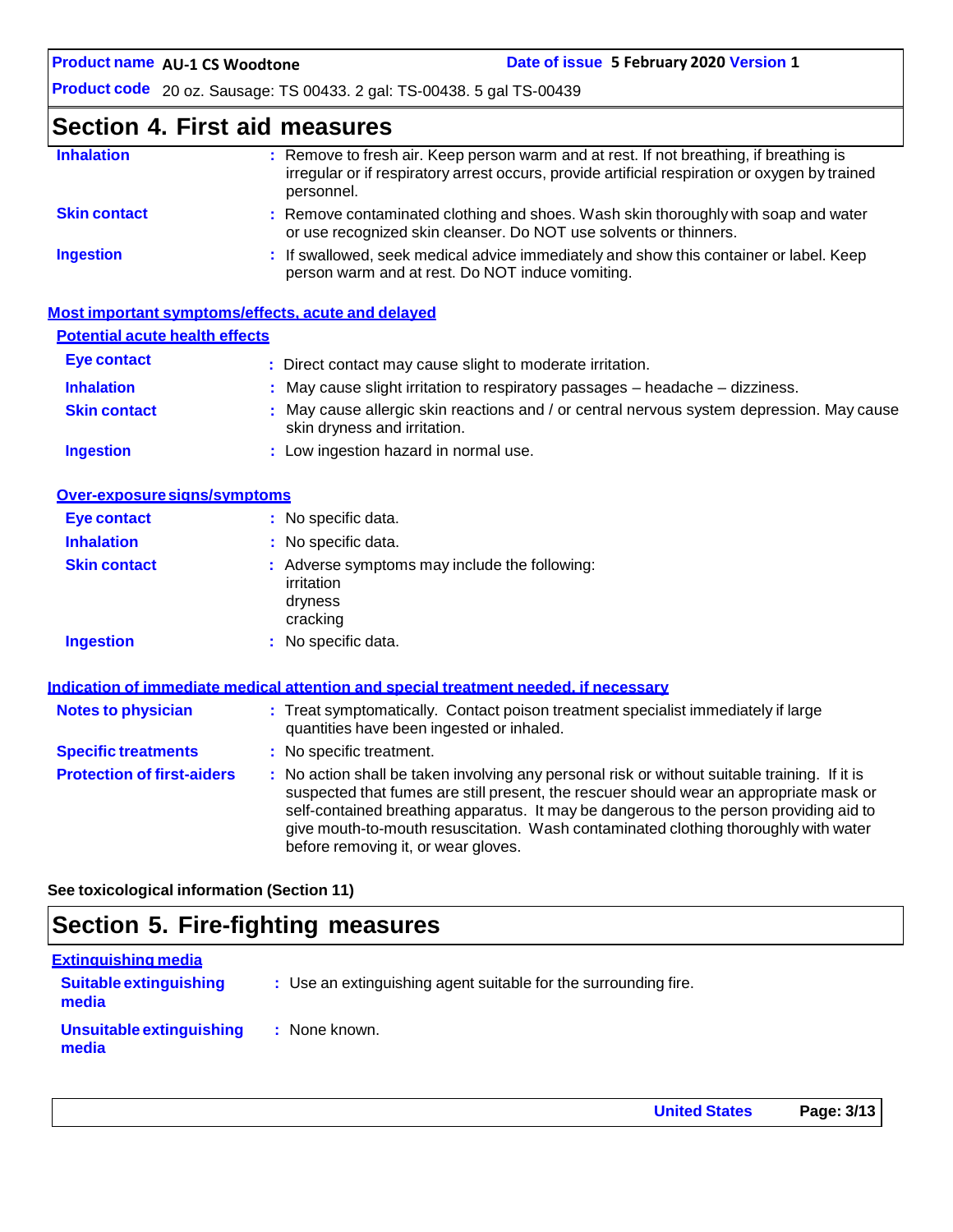**AU-1 CS Woodtone Date of issue 5 February 2020 Version 1**

**Product code** 20 oz. Sausage: TS 00433. 2 gal: TS-00438. 5 gal TS-00439

## **Section 5. Fire-fighting measures**

| <b>Specific hazards arising</b><br>from the chemical     | : In a fire or if heated, a pressure increase will occur and the container may burst. This<br>material is harmful to aquatic life. Fire water contaminated with this material must be<br>contained and prevented from being discharged to any waterway, sewer or drain. |
|----------------------------------------------------------|-------------------------------------------------------------------------------------------------------------------------------------------------------------------------------------------------------------------------------------------------------------------------|
| <b>Hazardous thermal</b><br>decomposition products       | : Decomposition products may include the following materials:<br>carbon dioxide<br>carbon monoxide<br>metal oxide/oxides                                                                                                                                                |
| <b>Special protective actions</b><br>for fire-fighters   | : Promptly isolate the scene by removing all persons from the vicinity of the incident if<br>there is a fire. No action shall be taken involving any personal risk or without suitable<br>training.                                                                     |
| <b>Special protective</b><br>equipment for fire-fighters | : Fire-fighters should wear appropriate protective equipment and self-contained breathing<br>apparatus (SCBA) with a full face-piece operated in positive pressure mode.                                                                                                |

# **Section 6. Accidental release measures**

|                                                       | <b>Personal precautions, protective equipment and emergency procedures</b>                                                                                                                                                                                                                                                                                                                                                                                                                                                                                                                                                                                                                                   |
|-------------------------------------------------------|--------------------------------------------------------------------------------------------------------------------------------------------------------------------------------------------------------------------------------------------------------------------------------------------------------------------------------------------------------------------------------------------------------------------------------------------------------------------------------------------------------------------------------------------------------------------------------------------------------------------------------------------------------------------------------------------------------------|
| <b>For non-emergency</b><br>personnel                 | : No action shall be taken involving any personal risk or without suitable training.<br>Evacuate surrounding areas. Keep unnecessary and unprotected personnel from<br>entering. Do not touch or walk through spilled material. Avoid breathing vapor or mist.<br>Provide adequate ventilation. Wear appropriate respirator when ventilation is<br>inadequate. Put on appropriate personal protective equipment.                                                                                                                                                                                                                                                                                             |
|                                                       | For emergency responders : If specialised clothing is required to deal with the spillage, take note of any information<br>in Section 8 on suitable and unsuitable materials. See also the information in "For non-<br>emergency personnel".                                                                                                                                                                                                                                                                                                                                                                                                                                                                  |
| <b>Environmental precautions</b>                      | : Avoid dispersal of spilled material and runoff and contact with soil, waterways, drains<br>and sewers. Inform the relevant authorities if the product has caused environmental<br>pollution (sewers, waterways, soil or air).                                                                                                                                                                                                                                                                                                                                                                                                                                                                              |
| Methods and materials for containment and cleaning up |                                                                                                                                                                                                                                                                                                                                                                                                                                                                                                                                                                                                                                                                                                              |
| <b>Small spill</b>                                    | : Stop leak if without risk. Move containers from spill area. Dilute with water and mop up<br>if water-soluble. Alternatively, or if water-insoluble, absorb with an inert dry material and<br>place in an appropriate waste disposal container. Dispose of via a licensed waste<br>disposal contractor.                                                                                                                                                                                                                                                                                                                                                                                                     |
| <b>Large spill</b>                                    | : Stop leak if without risk. Move containers from spill area. Approach release from<br>upwind. Prevent entry into sewers, water courses, basements or confined areas. Wash<br>spillages into an effluent treatment plant or proceed as follows. Contain and collect<br>spillage with non-combustible, absorbent material e.g. sand, earth, vermiculite or<br>diatomaceous earth and place in container for disposal according to local regulations<br>(see Section 13). Dispose of via a licensed waste disposal contractor. Contaminated<br>absorbent material may pose the same hazard as the spilled product. Note: see<br>Section 1 for emergency contact information and Section 13 for waste disposal. |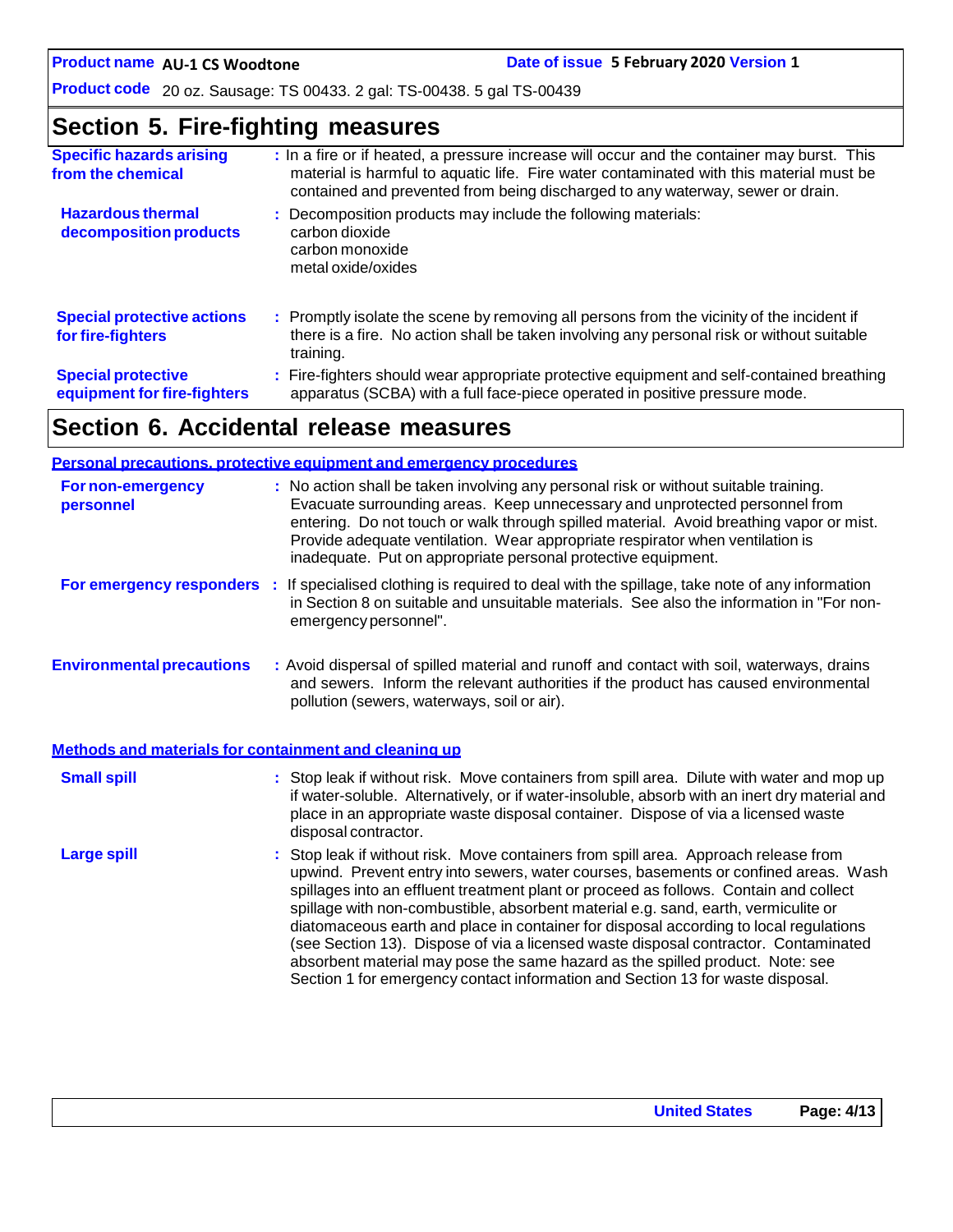#### **Product name** AU-1 CS Woodtone **Date of issue 5 February 2020 Version 1**

**Product code** 20 oz. Sausage: TS 00433. 2 gal: TS-00438. 5 gal TS-00439

# **Section 7. Handling and storage**

### **Precautions for safe handling**

| <b>Protective measures</b>                                                       | : Put on appropriate personal protective equipment (see Section 8). Avoid exposure -<br>obtain special instructions before use. Do not handle until all safety precautions have<br>been read and understood. Do not get in eyes or on skin or clothing. Do not breathe<br>vapor or mist. Do not ingest. If during normal use the material presents a respiratory<br>hazard, use only with adequate ventilation or wear appropriate respirator. Keep in the<br>original container or an approved alternative made from a compatible material, kept<br>tightly closed when not in use. Empty containers retain product residue and can be<br>hazardous. Do not reuse container. |  |
|----------------------------------------------------------------------------------|-------------------------------------------------------------------------------------------------------------------------------------------------------------------------------------------------------------------------------------------------------------------------------------------------------------------------------------------------------------------------------------------------------------------------------------------------------------------------------------------------------------------------------------------------------------------------------------------------------------------------------------------------------------------------------|--|
| <b>Special precautions</b>                                                       | : If this material is part of a multiple component system, read the Safety Data Sheet(s) for<br>the other component or components before blending as the resulting mixture may have<br>the hazards of all of its parts.                                                                                                                                                                                                                                                                                                                                                                                                                                                       |  |
| <b>Advice on general</b><br>occupational hygiene                                 | : Eating, drinking and smoking should be prohibited in areas where this material is<br>handled, stored and processed. Workers should wash hands and face before eating,<br>drinking and smoking. Remove contaminated clothing and protective equipment before<br>entering eating areas. See also Section 8 for additional information on hygiene<br>measures.                                                                                                                                                                                                                                                                                                                 |  |
| <b>Conditions for safe storage,</b><br>including any<br><b>incompatibilities</b> | : Do not store below the following temperature: $5^{\circ}C(41^{\circ}F)$ . Store in accordance with<br>local regulations. Store in original container protected from direct sunlight in a dry, cool<br>and well-ventilated area, away from incompatible materials (see Section 10) and food<br>and drink. Keep container tightly closed and sealed until ready for use. Containers that<br>have been opened must be carefully resealed and kept upright to prevent leakage. Do<br>not store in unlabeled containers. Use appropriate containment to avoid environmental<br>contamination.                                                                                    |  |
|                                                                                  |                                                                                                                                                                                                                                                                                                                                                                                                                                                                                                                                                                                                                                                                               |  |

# **Section 8. Exposure controls/personal protection**

#### **Control parameters**

#### **Occupational exposure limits**

| <b>Ingredient name</b>                              | <b>Exposure limits</b>                              |
|-----------------------------------------------------|-----------------------------------------------------|
| Limestone                                           | OSHA PEL (United States, 2/2013).                   |
|                                                     | TWA: 5 mg/m <sup>3</sup> 8 hours. Form: Respirable  |
|                                                     | fraction                                            |
|                                                     | TWA: 15 mg/m <sup>3</sup> 8 hours. Form: Total dust |
| White mineral oil (petroleum)                       | <b>ACGIH TLV (United States, 6/2013).</b>           |
|                                                     | TWA: 5 mg/m <sup>3</sup> 8 hours. Form: Inhalable   |
|                                                     | fraction                                            |
|                                                     | OSHA PEL (United States, 2/2013).                   |
| Ethylene Glycol                                     | TWA: $5 \text{ mg/m}^3$ 8 hours.                    |
|                                                     | <b>ACGIH TLV (United States, 6/2013).</b>           |
|                                                     | C: 100 mg/m <sup>3</sup> Form: Aerosol              |
|                                                     | OSHA PEL (United States, 2/2013).                   |
| <b>Titanium Dioxide</b>                             | TWA: 15 mg/m <sup>3</sup> 8 hours. Form: Total dust |
|                                                     | <b>ACGIH TLV (United States, 6/2013).</b>           |
|                                                     | TWA: $10 \text{ mg/m}^3$ 8 hours.                   |
|                                                     | <b>ACGIH TLV (United States, 6/2013).</b>           |
| Crystalline Silica, respirable powder (<10 microns) | TWA: 0.025 mg/m <sup>3</sup> 8 hours. Form:         |
|                                                     | Respirable                                          |
|                                                     | OSHA PEL Z3 (United States, 2/2013).                |
|                                                     | <b>United States</b><br>Page: 5/13                  |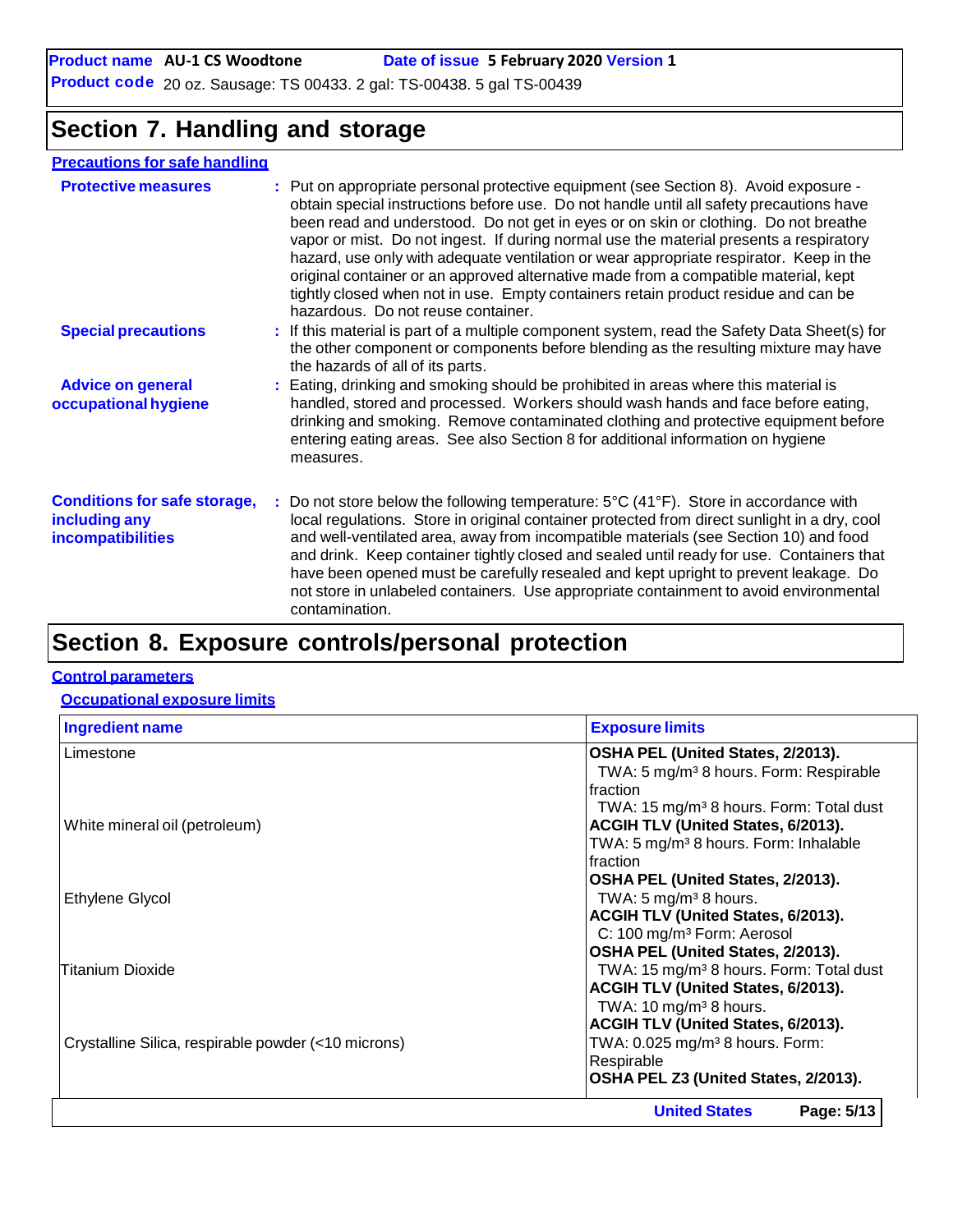TWA: 10 MG/M3 / (%SiO2+2) 8 hours. Form:

**Product code** 20 oz. Sausage: TS 00433. 2 gal: TS-00438. 5 gal TS-00439

# **Section 8. Exposure controls/personal protection**

|                                                                                             |                                                                                                                                                                                                                                                                                                       | <b>United States</b><br>Page: 6/13                                                                                                                                                                                                                                           |
|---------------------------------------------------------------------------------------------|-------------------------------------------------------------------------------------------------------------------------------------------------------------------------------------------------------------------------------------------------------------------------------------------------------|------------------------------------------------------------------------------------------------------------------------------------------------------------------------------------------------------------------------------------------------------------------------------|
| <b>Other skin protection</b>                                                                | specialist before handling this product.                                                                                                                                                                                                                                                              | : Appropriate footwear and any additional skin protection measures should be selected<br>based on the task being performed and the risks involved and should be approved by a                                                                                                |
| <b>Body protection</b>                                                                      | performed and the risks involved and should be approved by a specialist before<br>handling this product.                                                                                                                                                                                              | Personal protective equipment for the body should be selected based on the task being                                                                                                                                                                                        |
|                                                                                             |                                                                                                                                                                                                                                                                                                       |                                                                                                                                                                                                                                                                              |
| <b>Gloves</b>                                                                               | protection time of the gloves cannot be accurately estimated.                                                                                                                                                                                                                                         | during use that the gloves are still retaining their protective properties. It should be<br>noted that the time to breakthrough for any glove material may be different for different<br>glove manufacturers. In the case of mixtures, consisting of several substances, the |
| <b>Hand protection</b>                                                                      |                                                                                                                                                                                                                                                                                                       | : Chemical-resistant, impervious gloves complying with an approved standard should be<br>worn at all times when handling chemical products if a risk assessment indicates this is<br>necessary. Considering the parameters specified by the glove manufacturer, check        |
| <b>Eye/face protection</b><br><b>Skin protection</b>                                        | eating, smoking and using the lavatory and at the end of the working period.<br>showers are close to the workstation location.<br>: Safety glasses with side shields.                                                                                                                                 | Appropriate techniques should be used to remove potentially contaminated clothing.<br>Wash contaminated clothing before reusing. Ensure that eyewash stations and safety                                                                                                     |
| <b>Hygiene measures</b>                                                                     |                                                                                                                                                                                                                                                                                                       | Wash hands, forearms and face thoroughly after handling chemical products, before                                                                                                                                                                                            |
| <b>Individual protection measures</b>                                                       |                                                                                                                                                                                                                                                                                                       |                                                                                                                                                                                                                                                                              |
| <b>Environmental exposure</b><br>controls                                                   | will be necessary to reduce emissions to acceptable levels.                                                                                                                                                                                                                                           | : Emissions from ventilation or work process equipment should be checked to ensure<br>they comply with the requirements of environmental protection legislation. In some<br>cases, fume scrubbers, filters or engineering modifications to the process equipment             |
|                                                                                             | airborne contaminants below any recommended or statutory limits.                                                                                                                                                                                                                                      |                                                                                                                                                                                                                                                                              |
| <b>Appropriate engineering</b><br>controls                                                  |                                                                                                                                                                                                                                                                                                       | : If user operations generate dust, fumes, gas, vapor or mist, use process enclosures,<br>local exhaust ventilation or other engineering controls to keep worker exposure to                                                                                                 |
| <b>Recommended monitoring</b><br>procedures                                                 | : If this product contains ingredients with exposure limits, personal, workplace<br>the ventilation or other control measures and/or the necessity to use respiratory<br>Reference to national guidance documents for methods for the determination of<br>hazardous substances will also be required. | atmosphere or biological monitoring may be required to determine the effectiveness of<br>protective equipment. Reference should be made to appropriate monitoring standards.                                                                                                 |
| <b>Consult local authorities for acceptable exposure limits.</b>                            |                                                                                                                                                                                                                                                                                                       |                                                                                                                                                                                                                                                                              |
| <b>OSHA</b><br>= Occupational Safety and Health Administration.<br>R<br>$=$ Respirable<br>Z | = OSHA 29CFR 1910.1200 Subpart Z - Toxic and Hazardous Substances                                                                                                                                                                                                                                     | <b>TLV</b><br>$=$ Threshold Limit Value<br>TWA<br>= Time Weighted Average                                                                                                                                                                                                    |
| <b>IPEL</b><br>= Internal Permissible Exposure Limit                                        |                                                                                                                                                                                                                                                                                                       | TD<br>$=$ Total dust                                                                                                                                                                                                                                                         |
| С<br>$=$ Ceiling Limit<br>F.<br>$=$ Fume                                                    |                                                                                                                                                                                                                                                                                                       | SS<br>= Skin sensitization<br>STEL<br>= Short term Exposure limit values                                                                                                                                                                                                     |
| A<br>= Acceptable Maximum Peak<br>ACGIH                                                     | = American Conference of Governmental Industrial Hygienists.                                                                                                                                                                                                                                          | S<br>= Potential skin absorption<br>SR<br>= Respiratory sensitization                                                                                                                                                                                                        |
|                                                                                             | Key to abbreviations                                                                                                                                                                                                                                                                                  |                                                                                                                                                                                                                                                                              |
|                                                                                             |                                                                                                                                                                                                                                                                                                       | TWA: 250 MPPCF / (%SiO2+5) 8 hours.<br>Form: Respirable                                                                                                                                                                                                                      |
|                                                                                             |                                                                                                                                                                                                                                                                                                       | Respirable                                                                                                                                                                                                                                                                   |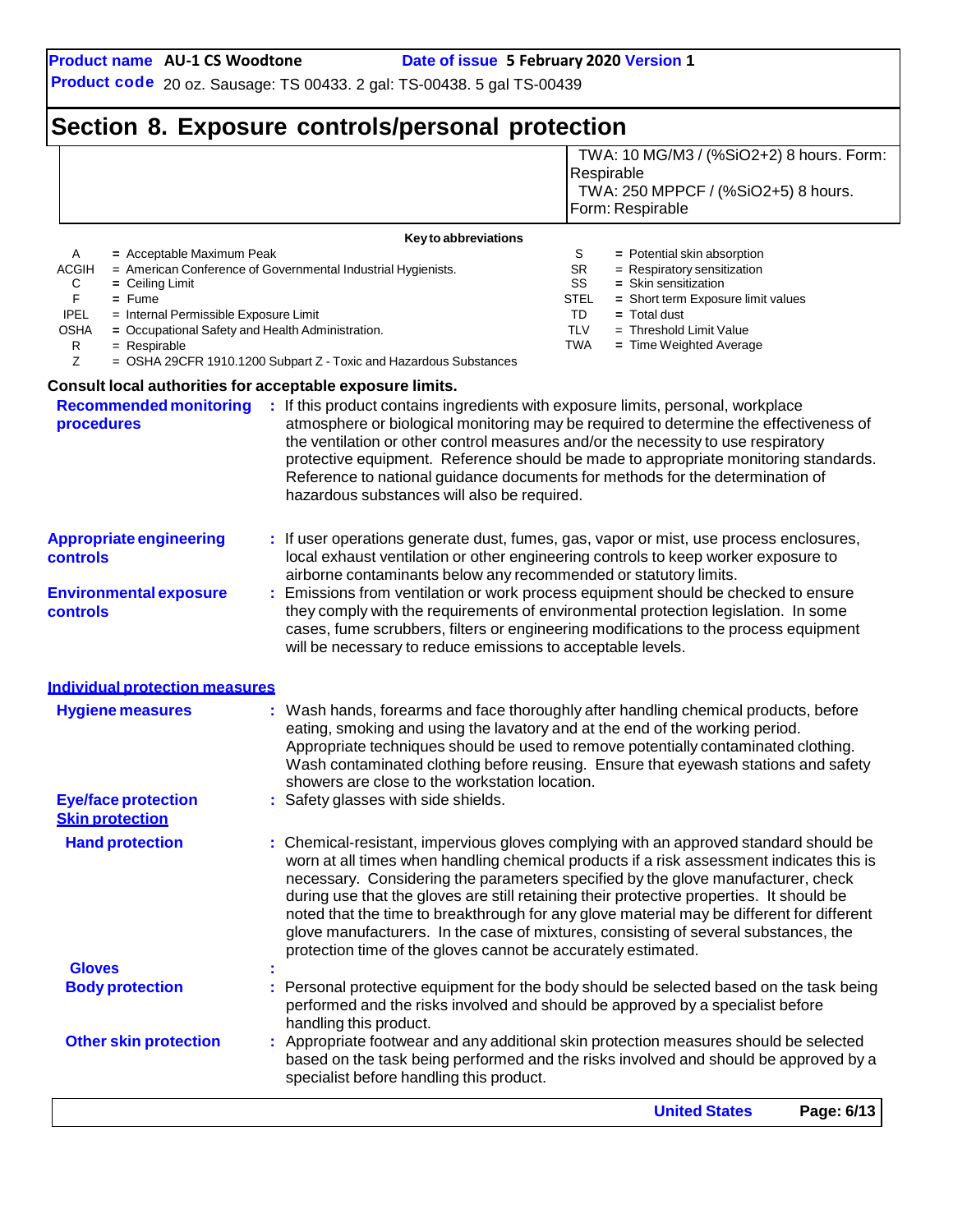**AU-1 CS Woodtone Date of issue 5 February 2020 Version 1**

**Product code** 20 oz. Sausage: TS 00433. 2 gal: TS-00438. 5 gal TS-00439

# **Section 8. Exposure controls/personal protection**

| <b>Respiratory protection</b> | : Respirator selection must be based on known or anticipated exposure levels, the<br>hazards of the product and the safe working limits of the selected respirator. If workers<br>are exposed to concentrations above the exposure limit, they must use appropriate,<br>certified respirators. Use a properly fitted, air-purifying or air-fed respirator complying<br>with an approved standard if a risk assessment indicates this is necessary. |
|-------------------------------|----------------------------------------------------------------------------------------------------------------------------------------------------------------------------------------------------------------------------------------------------------------------------------------------------------------------------------------------------------------------------------------------------------------------------------------------------|
|                               |                                                                                                                                                                                                                                                                                                                                                                                                                                                    |

# **Section 9. Physical and chemical properties**

| : Paste                                 |
|-----------------------------------------|
| Woodtone                                |
| Mild Acrylic                            |
| Not available.                          |
| $: 7.5 - 8.5$                           |
| Not available.                          |
| : >37.78°C (>100°F)                     |
| Closed cup: 93.89°C (201°F)             |
| : Not available.                        |
| : Not available.                        |
| : Not available.                        |
| : Not available.                        |
| $: 0.31$ (butyl acetate = 1)            |
| : 2.3 kPa (17 mm Hg) [room temperature] |
| : Not available.                        |
| : 1.16                                  |
| : 9.68                                  |
| : Soluble in Water                      |
| : Not available.                        |
|                                         |
| 15-40 g/s                               |
| : $35\%$ (v/v), $31\%$ (w/w)            |
| 69                                      |
|                                         |

# **Section 10. Stability and reactivity**

|                                                     | <b>United States</b><br>Page: 7/13                                                           |
|-----------------------------------------------------|----------------------------------------------------------------------------------------------|
| <b>Conditions to avoid</b>                          | : When exposed to high temperatures may produce hazardous decomposition products.            |
| <b>Possibility of hazardous</b><br><b>reactions</b> | : Under normal conditions of storage and use, hazardous reactions will not occur.            |
| <b>Chemical stability</b>                           | : The product is stable.                                                                     |
| <b>Reactivity</b>                                   | : No specific test data related to reactivity available for this product or its ingredients. |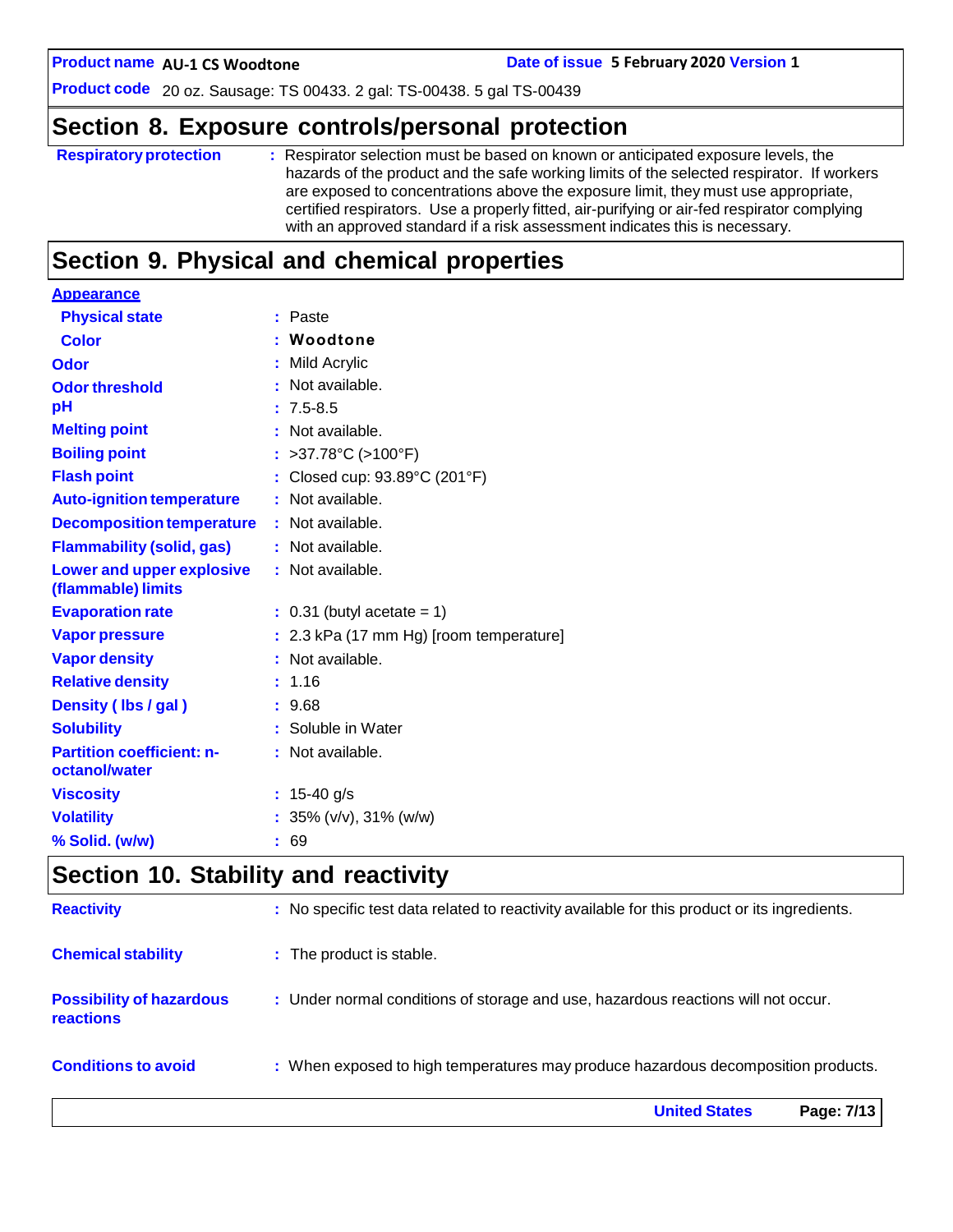**AU-1 CS Woodtone Date of issue 5 February 2020 Version 1**

**Product code** 20 oz. Sausage: TS 00433. 2 gal: TS-00438. 5 gal TS-00439

### **Section 10. Stability and reactivity**

Refer to protective measures listed in sections 7 and 8.

| Incompatible materials                     | : Keep away from the following materials to prevent strong exothermic reactions:<br>oxidizing agents, strong alkalis, strong acids. |
|--------------------------------------------|-------------------------------------------------------------------------------------------------------------------------------------|
| <b>Hazardous decomposition</b><br>products | Decomposition products may include the following materials: carbon monoxide, carbon<br>dioxide, smoke, oxides of nitrogen.          |
|                                            |                                                                                                                                     |

# **Section 11. Toxicological information**

### **Information on toxicological effects**

#### **Acute toxicity**

| <b>Product/ingredient name</b> | <b>Result</b>          |             |            | <b>Species</b>                                         | <b>Dose</b>              | <b>Exposure</b> |
|--------------------------------|------------------------|-------------|------------|--------------------------------------------------------|--------------------------|-----------------|
| White mineral oil (petroleum)  | LD50 Oral              |             |            | Rat                                                    | >5000 mg/kg              |                 |
| Ethylene Glycol                | LD50 Dermal            |             |            | Rabbit                                                 | 9.53 g/kg                |                 |
| <b>Titanium Dioxide</b>        | LD50 Oral<br>LD50 Oral |             |            | Rat<br>Rat                                             | 4700 mg/kg<br>$>10$ g/kg |                 |
|                                |                        |             |            |                                                        |                          |                 |
| <b>Conclusion/Summary</b>      |                        |             |            | $:$ There are no data available on the mixture itself. |                          |                 |
| <b>Irritation/Corrosion</b>    |                        |             |            |                                                        |                          |                 |
| <b>Conclusion/Summary</b>      |                        |             |            |                                                        |                          |                 |
| <b>Skin</b>                    |                        |             |            | $:$ There are no data available on the mixture itself. |                          |                 |
| <b>Eyes</b>                    |                        |             |            | There are no data available on the mixture itself.     |                          |                 |
| <b>Respiratory</b>             |                        |             |            | : There are no data available on the mixture itself.   |                          |                 |
| <b>Sensitization</b>           |                        |             |            |                                                        |                          |                 |
| <b>Conclusion/Summary</b>      |                        |             |            |                                                        |                          |                 |
| <b>Skin</b>                    |                        |             |            | : There are no data available on the mixture itself.   |                          |                 |
| <b>Respiratory</b>             |                        |             |            | : There are no data available on the mixture itself.   |                          |                 |
| <b>Mutagenicity</b>            |                        |             |            |                                                        |                          |                 |
| <b>Conclusion/Summary</b>      |                        |             |            | $:$ There are no data available on the mixture itself. |                          |                 |
| <b>Carcinogenicity</b>         |                        |             |            |                                                        |                          |                 |
| <b>Conclusion/Summary</b>      |                        |             |            | $:$ There are no data available on the mixture itself. |                          |                 |
| <b>Classification</b>          |                        |             |            |                                                        |                          |                 |
| <b>Product/ingredient name</b> | <b>OSHA</b>            | <b>IARC</b> | <b>NTP</b> |                                                        |                          |                 |
| <b>Titanium Dioxide</b>        |                        | 2B          |            |                                                        |                          |                 |
| Crystalline Silica, respirable | $\blacksquare$         | 1           |            | Known to be a human carcinogen.                        |                          |                 |

**CarcinogenClassificationcode:**

**IARC: 1, 2A, 2B, 3, 4 NTP: Known to be a human carcinogen; Reasonably anticipated to be a human carcinogen OSHA: + Not listed/not regulated: -**

#### **Reproductive toxicity**

powder (<10 microns)

**Conclusion/Summary :**

There are no data available on the mixture itself.

#### **Teratogenicity**

**United States Page: 8/13**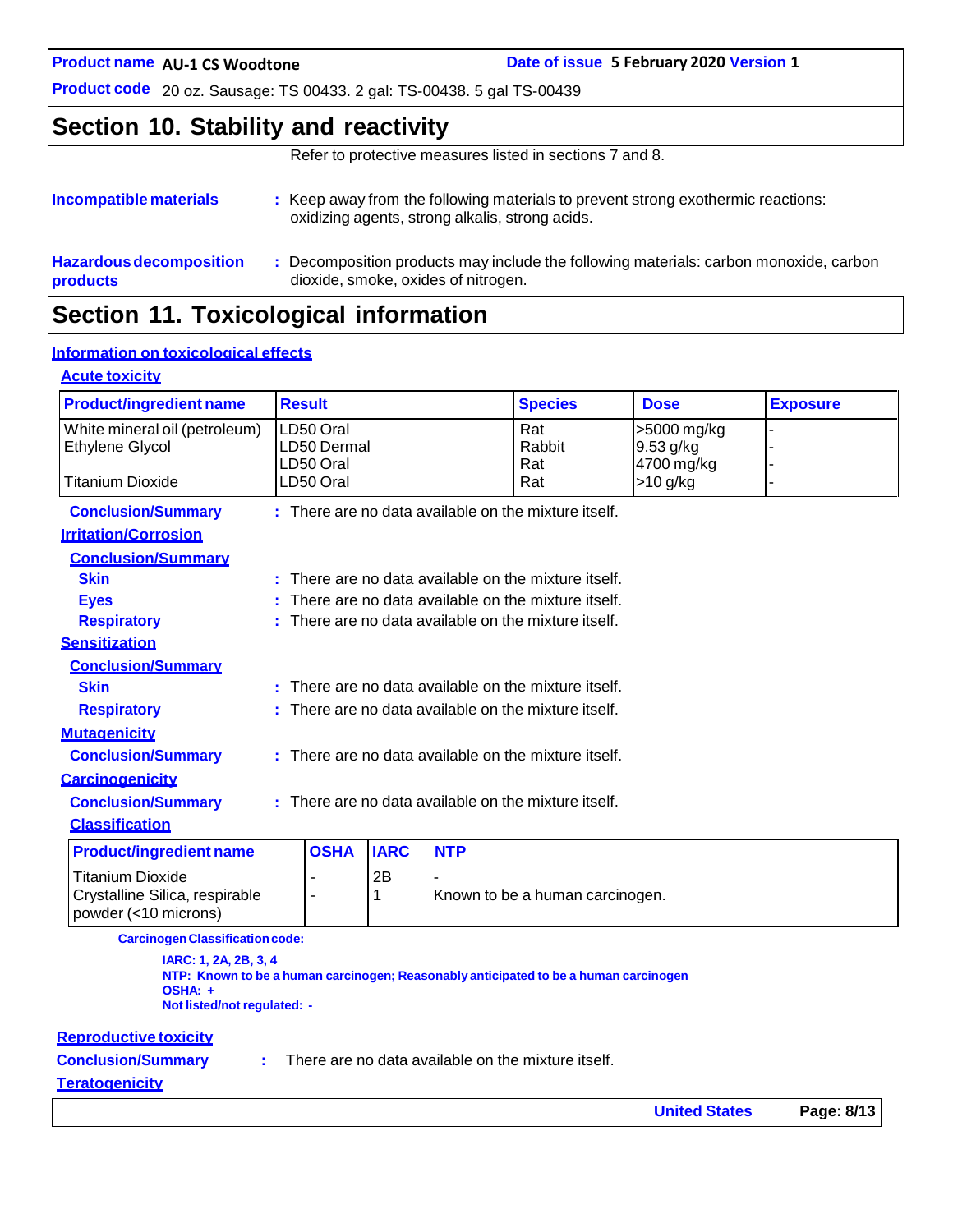### **Section 11. Toxicological information**

**Conclusion/Summary :** There are no data available on the mixture itself.

#### **Specific target organ toxicity (single exposure)**

Not available.

#### **Specific target organ toxicity (repeated exposure)**

| <b>Name</b>                                                                   | <b>Category</b>          |
|-------------------------------------------------------------------------------|--------------------------|
| <b>Ethylene Glycol</b><br>Crystalline Silica, respirable powder (<10 microns) | Category 2<br>Category 2 |
|                                                                               |                          |

**Target organs :** Contains material which may cause damage to the following organs: kidneys, lungs, heart, upper respiratory tract, skin, central nervous system (CNS), eye, lens or cornea.

#### **Aspiration hazard**

| <b>Name</b>                   | Result                         |
|-------------------------------|--------------------------------|
| White mineral oil (petroleum) | ASPIRATION HAZARD - Category 1 |

#### **Information on the likely routes of exposure**

#### **Potential acute health effects**

|                                              | <b>United States</b><br>Page: 9/13                                                                                                                                                                                                                                                                                                                                         |
|----------------------------------------------|----------------------------------------------------------------------------------------------------------------------------------------------------------------------------------------------------------------------------------------------------------------------------------------------------------------------------------------------------------------------------|
| <b>Potential immediate</b><br><b>effects</b> | There are no data available on the mixture itself.                                                                                                                                                                                                                                                                                                                         |
| Long term exposure                           |                                                                                                                                                                                                                                                                                                                                                                            |
| <b>Potential delayed effects</b>             | : There are no data available on the mixture itself.                                                                                                                                                                                                                                                                                                                       |
| effects                                      |                                                                                                                                                                                                                                                                                                                                                                            |
| <b>Potential immediate</b>                   | $:$ There are no data available on the mixture itself.                                                                                                                                                                                                                                                                                                                     |
| <b>Short term exposure</b>                   | may cause nausea, diarrhea and vomiting. This takes into account, where known,<br>delayed and immediate effects and also chronic effects of components from short-term<br>and long-term exposure by oral, inhalation and dermal routes of exposure and eye<br>contact.                                                                                                     |
| <b>Conclusion/Summary</b>                    | : There are no data available on the mixture itself. This product contains Crystalline Silica<br>which can cause lung cancer or silicosis. The risk of cancer depends on the duration<br>and level of exposure to dust from sanding surfaces or mist from spray applications. If<br>splashed in the eyes, the liquid may cause irritation and reversible damage. Ingestion |
|                                              | Delaved and immediate effects and also chronic effects from short and long term exposure                                                                                                                                                                                                                                                                                   |
| <b>Ingestion</b>                             | : No specific data.                                                                                                                                                                                                                                                                                                                                                        |
|                                              | dryness<br>cracking                                                                                                                                                                                                                                                                                                                                                        |
| <b>Skin contact</b>                          | : Adverse symptoms may include the following:<br>irritation                                                                                                                                                                                                                                                                                                                |
| <b>Inhalation</b>                            | No specific data.                                                                                                                                                                                                                                                                                                                                                          |
| <b>Eye contact</b>                           | : No specific data.                                                                                                                                                                                                                                                                                                                                                        |
| Over-exposure signs/symptoms                 |                                                                                                                                                                                                                                                                                                                                                                            |
| <b>Ingestion</b>                             | : Low ingestion hazard in normal use.                                                                                                                                                                                                                                                                                                                                      |
| <b>Skin contact</b>                          | May cause allergic skin reactions and / or central nervous system depression. May cause<br>skin dryness and irritation.                                                                                                                                                                                                                                                    |
| <b>Inhalation</b>                            | May cause slight irritation to respiratory passages - headache - dizziness.                                                                                                                                                                                                                                                                                                |
| <b>Eye contact</b>                           | : Direct contact may cause slight to moderate irritation.                                                                                                                                                                                                                                                                                                                  |
|                                              |                                                                                                                                                                                                                                                                                                                                                                            |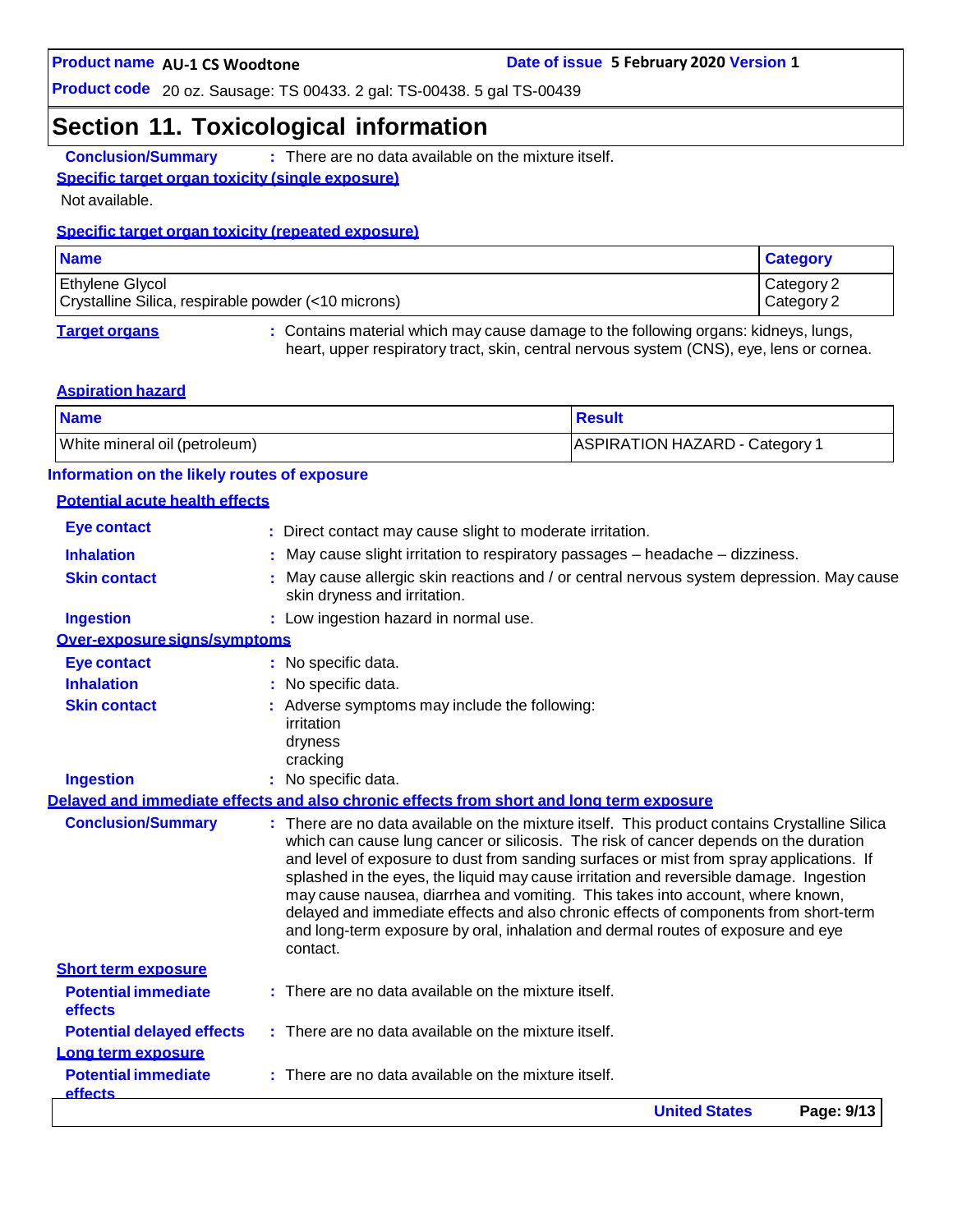**AU-1 CS Woodtone Date of issue 5 February 2020 Version 1**

**Product code** 20 oz. Sausage: TS 00433. 2 gal: TS-00438. 5 gal TS-00439

### **Section 11. Toxicological information**

|                                         |  | <b>Potential delayed effects :</b> There are no data available on the mixture itself. |                                                                                                                                                                              |  |  |
|-----------------------------------------|--|---------------------------------------------------------------------------------------|------------------------------------------------------------------------------------------------------------------------------------------------------------------------------|--|--|
| <b>Potential chronic health effects</b> |  |                                                                                       |                                                                                                                                                                              |  |  |
| <b>General</b>                          |  |                                                                                       | : May cause damage to organs through prolonged or repeated exposure. Prolonged or<br>repeated contact can defat the skin and lead to irritation, cracking and/or dermatitis. |  |  |
| <b>Carcinogenicity</b>                  |  |                                                                                       | : May cause cancer. Risk of cancer depends on duration and level of exposure.                                                                                                |  |  |
| <b>Mutagenicity</b>                     |  |                                                                                       | : No known significant effects or critical hazards.                                                                                                                          |  |  |
| <b>Teratogenicity</b>                   |  | : No known significant effects or critical hazards.                                   |                                                                                                                                                                              |  |  |
| <b>Developmental effects</b>            |  | : No known significant effects or critical hazards.                                   |                                                                                                                                                                              |  |  |
| <b>Fertility effects</b>                |  | : No known significant effects or critical hazards.                                   |                                                                                                                                                                              |  |  |
| <b>Numerical measures of toxicity</b>   |  |                                                                                       |                                                                                                                                                                              |  |  |
| <b>Acute toxicity estimates</b>         |  |                                                                                       |                                                                                                                                                                              |  |  |
| Route                                   |  |                                                                                       | <b>ATE value</b>                                                                                                                                                             |  |  |
| Oral                                    |  |                                                                                       | 14103.8 mg/kg                                                                                                                                                                |  |  |

# **Section 12. Ecological information**

#### **Toxicity**

| <b>Product/ingredient name</b> | <b>Result</b>                   | <b>Species</b>                         | <b>Exposure</b> |
|--------------------------------|---------------------------------|----------------------------------------|-----------------|
| <b>Titanium Dioxide</b>        | Acute EC50 100 mg/l Fresh water | I Daphnia - Daphnia magna -<br>Neonate | 48 hours        |

#### **Persistence and degradability**

Not available.

#### **Bioaccumulative potential**

| <b>Product/ingredient name</b> | $LoaPow$ | <b>BCF</b> | <b>Potential</b> |
|--------------------------------|----------|------------|------------------|
| White mineral oil (petroleum)  | l >6     |            | high             |
| Ethylene Glycol                | -1.36    |            | low              |

#### **Mobility in soil**

**Soil/water partition coefficient** (K<sub>oc</sub>)

**:** Not available.

# **Section 13. Disposal considerations**

**Disposal methods :** The generation of waste should be avoided or minimized wherever possible. Disposal of this product, solutions and any by-products should at all times comply with the requirements of environmental protection and waste disposal legislation and any regional local authority requirements. Dispose of surplus and non-recyclable products via a licensed waste disposal contractor. Waste should not be disposed of untreated to the sewer unless fully compliant with the requirements of all authorities with jurisdiction. Waste packaging should be recycled. Incineration or landfill should only be considered when recycling is not feasible. This material and its container must be disposed of in a

**United States Page: 10/13**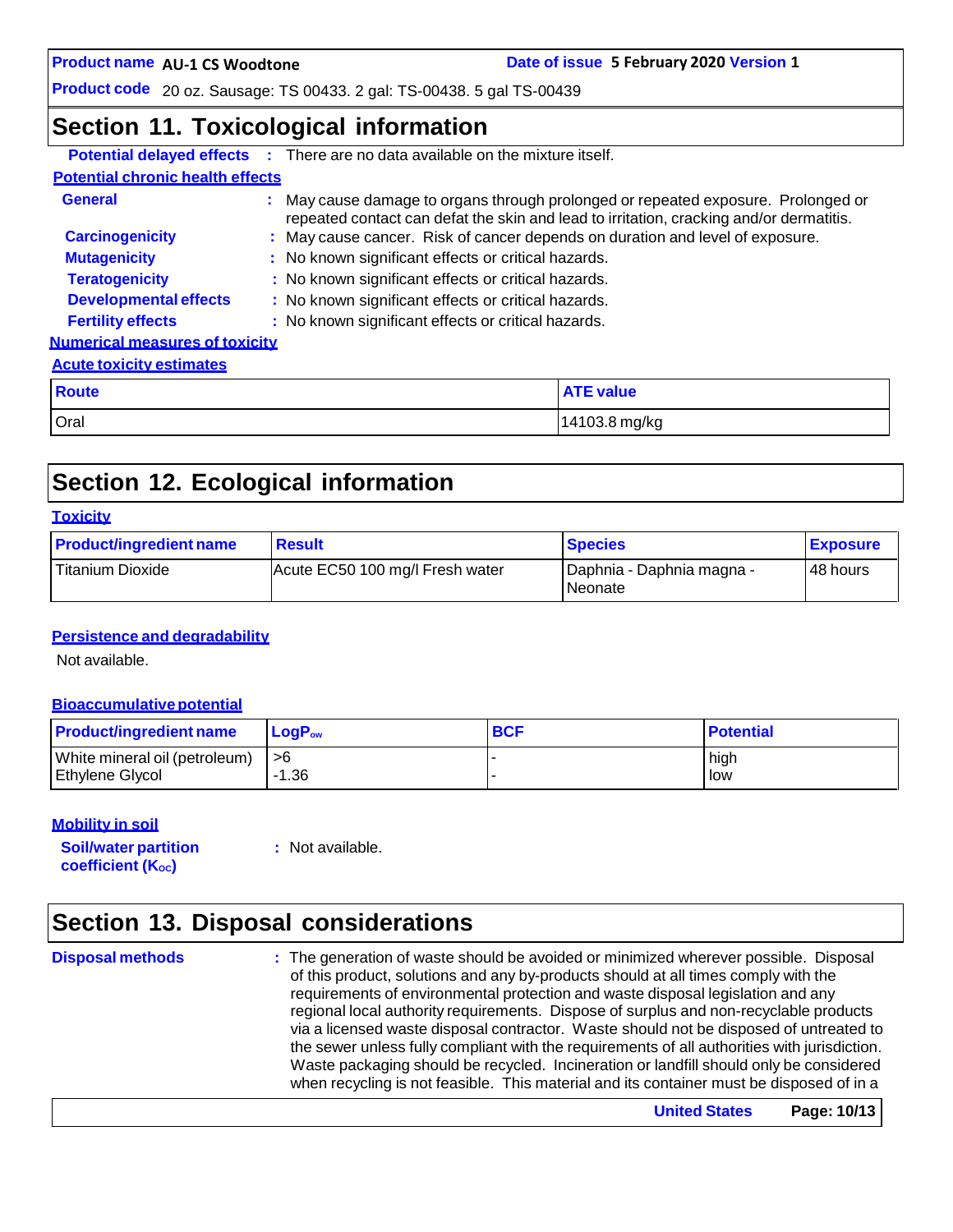**Product code** 20 oz. Sausage: TS 00433. 2 gal: TS-00438. 5 gal TS-00439

### **Section 13. Disposal considerations**

safe way. Care should be taken when handling emptied containers that have not been cleaned or rinsed out. Empty containers or liners may retain some product residues. Avoid dispersal of spilled material and runoff and contact with soil, waterways, drains and sewers.

**Disposal should be in accordance with applicable regional, national and local laws and regulations.**

**Refer to Section 7: HANDLING AND STORAGE and Section 8: EXPOSURE CONTROLS/PERSONAL PROTECTION for additional handling information and protection of employees. Section 6. Accidental release measures**

### **14. Transport information**

|                                                      | <b>DOT</b>                                                                       | <b>IMDG</b>     | <b>IATA</b>     |
|------------------------------------------------------|----------------------------------------------------------------------------------|-----------------|-----------------|
| <b>UN number</b>                                     | UN3082                                                                           | Not regulated.  | Not regulated.  |
| <b>UN proper shipping</b><br>name                    | ENVIRONMENTALLY<br>HAZARDOUS SUBSTANCE,<br>LIQUID, N.O.S.<br>(carbendazim (ISO)) |                 |                 |
| <b>Transport hazard class</b> 9<br>(e <sub>s</sub> ) |                                                                                  |                 |                 |
| <b>Packing group</b>                                 | Ш                                                                                |                 |                 |
| <b>Environmental hazards</b> No.                     |                                                                                  | No.             | No.             |
| <b>Marine pollutant</b><br>substances                | Not applicable.                                                                  | Not applicable. | Not applicable. |
| <b>Product RQ (lbs)</b>                              | 14992.5                                                                          | Not applicable. | Not applicable. |
| <b>RQ substances</b>                                 | (carbendazim (ISO))                                                              | Not applicable. | Not applicable. |

#### **Additional information**

| <b>DOT</b>  | : Package sizes shipped in quantities less than the product reportable quantity are not subject to the |
|-------------|--------------------------------------------------------------------------------------------------------|
|             | RQ (reportable quantity) transportation requirements.                                                  |
| <b>IMDG</b> | : None identified.                                                                                     |
| <b>IATA</b> | : None identified.                                                                                     |

**Special precautions for user : Transport within user's premises:** always transport in closed containers that are upright and secure. Ensure that persons transporting the product know what to do in the event of an accident or spillage.

### **Section 15. Regulatory information**

|                                   | United States inventory (TSCA 8b) : All components are listed or exempted.               |
|-----------------------------------|------------------------------------------------------------------------------------------|
| <b>Australia inventory (AICS)</b> | : Not determined.                                                                        |
| Canada inventory (DSL)            | : All components are listed or exempted.                                                 |
| <b>China inventory (IECSC)</b>    | : Not determined.                                                                        |
| <b>Europe inventory (REACH)</b>   | : Please contact your supplier for information on the inventory status of this material. |
| <b>Japan inventory (ENCS)</b>     | : Not determined.                                                                        |
|                                   |                                                                                          |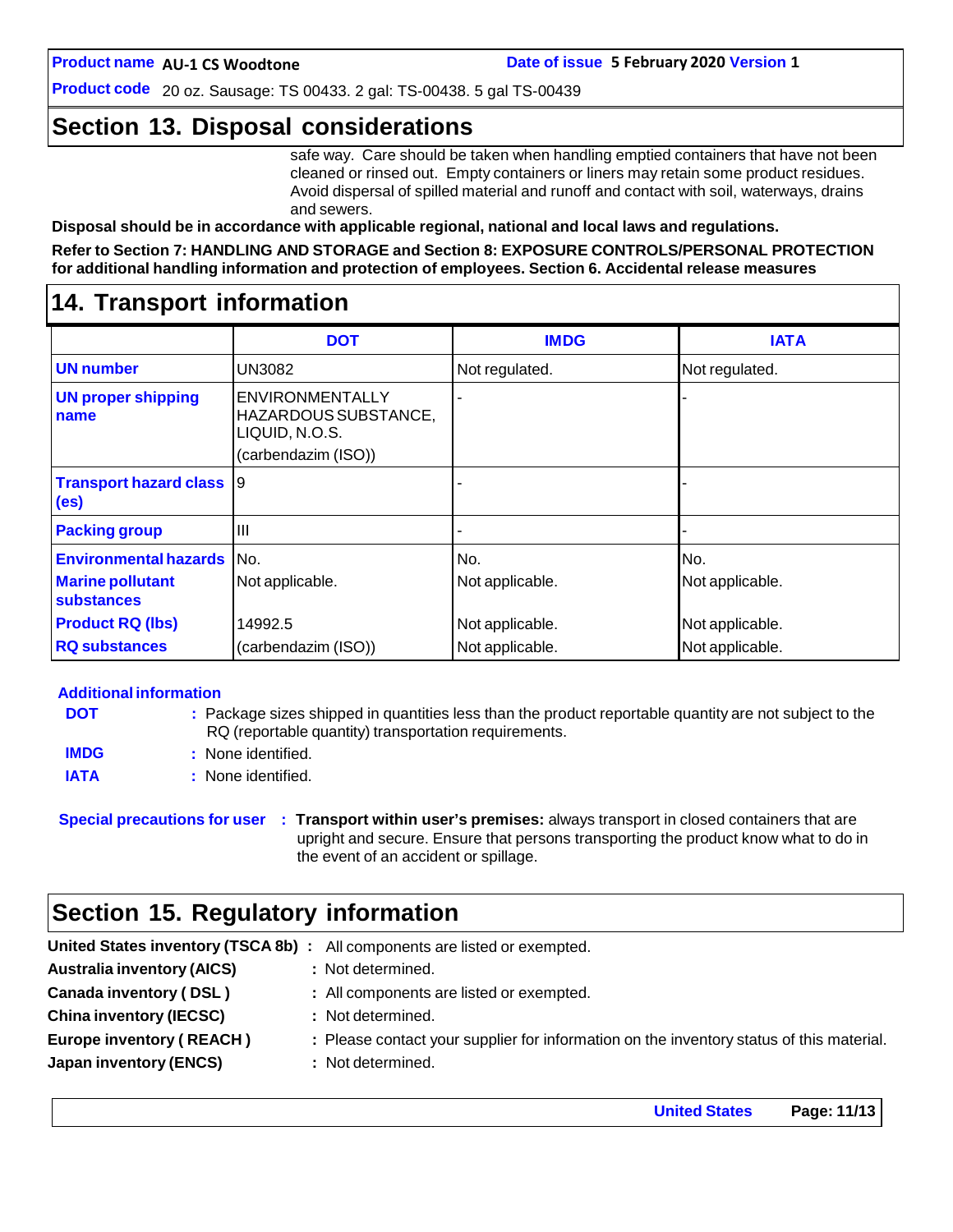**Product code** 20 oz. Sausage: TS 00433. 2 gal: TS-00438. 5 gal TS-00439

### **Section 15. Regulatory information**

| Korea inventory (KECI)     | : Not determined. |
|----------------------------|-------------------|
| <b>New Zealand (NZIoC)</b> | : Not determined. |

**Philippines inventory (PICCS) :** Not determined.

**United States**

### **SARA 302/304**

**SARA 304 RQ :** Not applicable.

**Composition/information on ingredients**

No products were found.

#### SARA311/312

**Classification :** Immediate (acute) health hazard D elayed (chronic) health hazard

#### **Composition/information on ingredients**

| <b>Name</b>                                               | <b>Fire</b><br>hazard | <b>Sudden</b><br><b>release of</b><br><b>pressure</b> | <b>Reactive</b> | Immediate<br>(acute)<br>health<br>hazard | <b>Delayed</b><br>(chronic)<br>health<br>hazard |
|-----------------------------------------------------------|-----------------------|-------------------------------------------------------|-----------------|------------------------------------------|-------------------------------------------------|
| White mineral oil (petroleum)                             | No.                   | No.                                                   | No.             | Yes.                                     | No.                                             |
| Ethylene Glycol                                           | No.                   | No.                                                   | No.             | Yes.                                     | Yes.                                            |
| <b>Titanium Dioxide</b>                                   | No.                   | No.                                                   | No.             | No.                                      | Yes.                                            |
| Crystalline Silica, respirable powder<br>$(<$ 10 microns) | No.                   | No.                                                   | No.             | No.                                      | Yes.                                            |

#### **SARA 313**

#### **Supplier notification :** Ethylene Glycol 107-21-1 0.5 - 1.5

|  | Giltilital Ildillt |  |  |
|--|--------------------|--|--|
|  | Fthvlene Glvcol    |  |  |

**Chemical name CAS number Concentration**

SARA 313 notifications must not be detached from the SDS and any copying and redistribution of the SDS shall include copying and redistribution of the notice attached to copies of the SDS subsequently redistributed.

**Pennsylvania (worker and community right to know act): The following components are cited in the Pennsylvania Hazardous Substances List, and are present at levels that require reporting.**

| Ethylene Glycol | $107 - 21 - 1$ | $< 2\%$ |
|-----------------|----------------|---------|
|                 |                |         |

**California Prop. 65**: **WARNING:** This product can expose you to chemicals

including Crystalline Silica (respirable powder), and ethylene glycol, which are known to the State of California to cause cancer and birth defects or other reproductive harm. For more information go to [www.P65Warnings.ca.gov.](http://www.p65warnings.ca.gov/)

### **Section 16. Other information**

**Hazardous Material Information System (U.S.A.)**

**Health :** 2 \* **Flammability :** 1 **Physical hazards :** 0

( \* ) - Chronic effects

Caution: HMIS® ratings are based on a 0-4 rating scale, with 0 representing minimal hazards or risks, and 4 representing significant hazards or risks Although HMIS® ratings are not required on MSDSs under 29 CFR 1910.1200, the preparer may choose to provide them. HMIS® ratings are to be used with a fully implemented HMIS® program. HMIS® is a registered mark of the National Paint & Coatings Association (NPCA). HMIS® **materials maybe purchased exclusively from J. J. Keller (800) 327-6868.**

**The customer is responsible for determining the PPE code for this material.**

**National Fire Protection Association (U.S.A.)**

**Health :** 2 **Flammability :** 1 **Instability :** 0

**United States Page: 12/13**